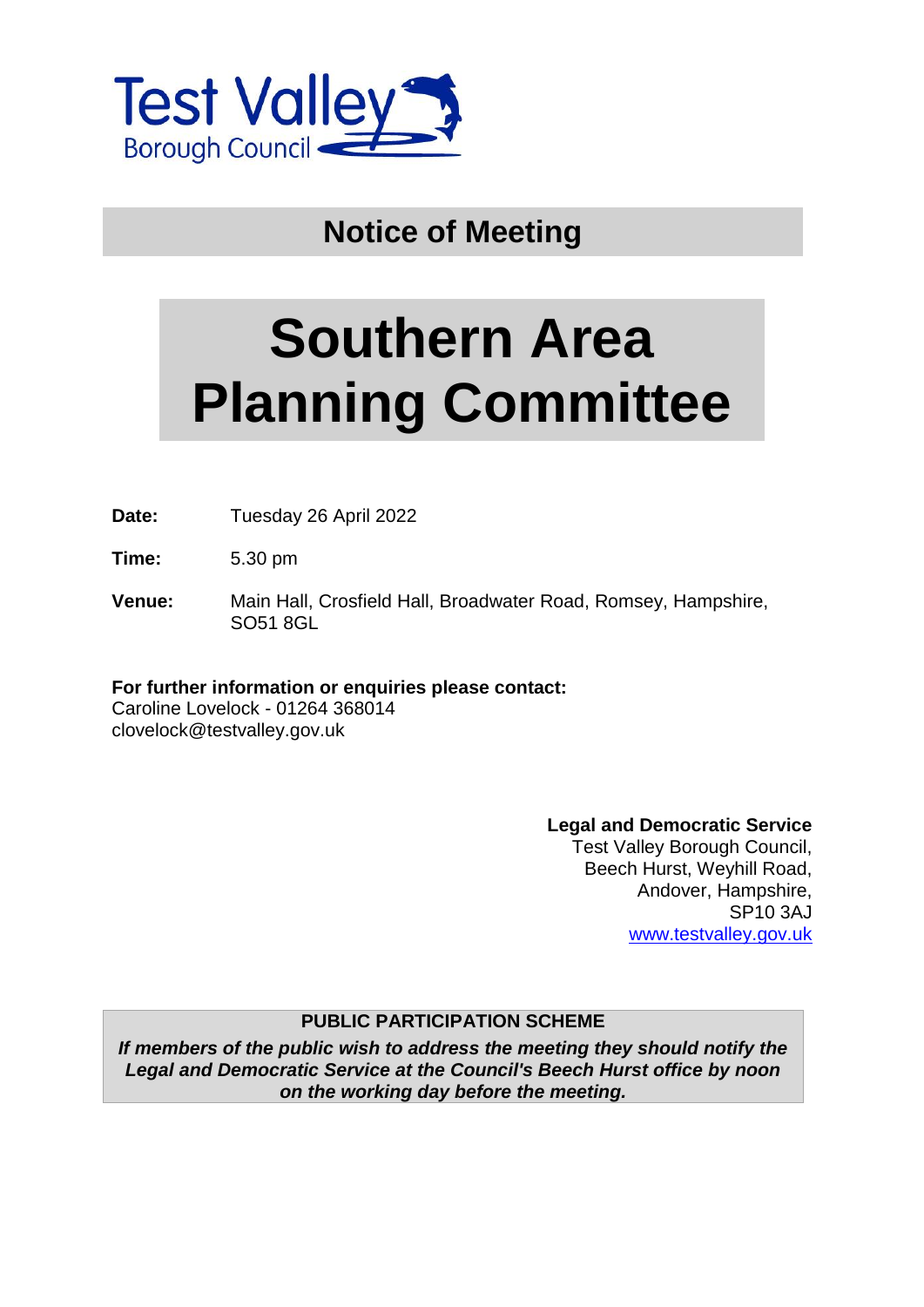## **Membership of Southern Area Planning Committee**

#### **MEMBER WARD**

Councillor M Cooper (Chairman) Romsey Tadburn; Councillor M Hatley (Vice-Chairman) Ampfield & Braishfield; Councillor G Bailey **Blackwater**; Councillor J Burnage **Romsey Cupernham**; Councillor A Dowden Valley Park; Councillor C Dowden North Baddesley; Councillor S Gidley **Romsey Abbey**; Councillor I Jeffrey Mid Test; Councillor J Parker **Romsey Tadburn**; Councillor A Ward Mid Test; Councillor A Warnes North Baddesley;

Councillor P Bundy Councillor P Bundy Chilworth, Nursling & Rownhams; Councillor M Maltby Councillor M Maltby Chilworth, Nursling & Rownhams;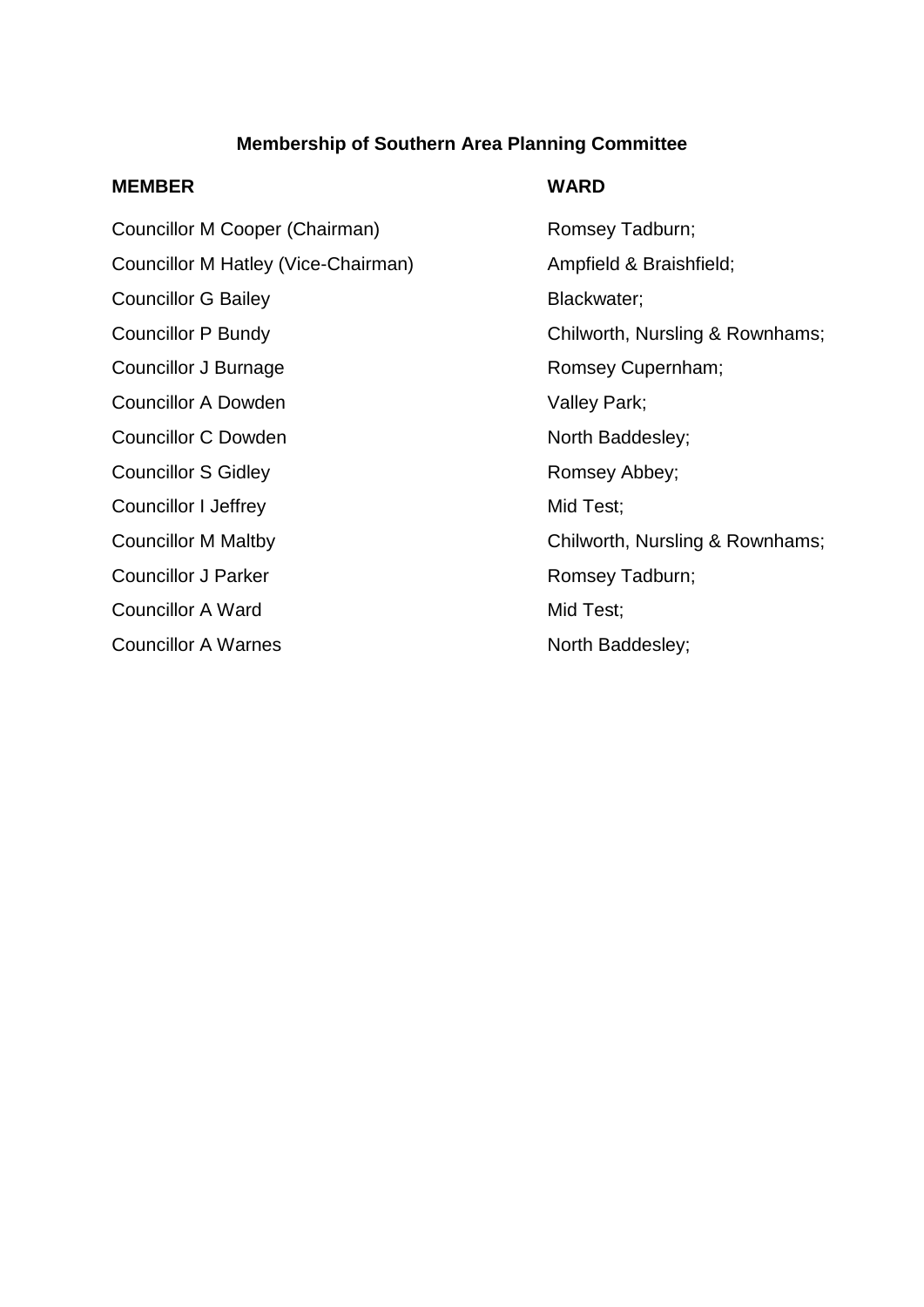## **Southern Area Planning Committee**

Tuesday 26 April 2022

# **AGENDA**

#### **The order of these items may change as a result of members of the public wishing to speak**

| 1                       | <b>Apologies</b>                                                                                                                                                               |            |
|-------------------------|--------------------------------------------------------------------------------------------------------------------------------------------------------------------------------|------------|
| $\boldsymbol{2}$        | <b>Public Participation</b>                                                                                                                                                    |            |
| 3                       | <b>Declarations of Interest</b>                                                                                                                                                |            |
| 4                       | <b>Urgent Items</b>                                                                                                                                                            |            |
| 5                       | Minutes of the meeting held on 5 April 2022                                                                                                                                    |            |
| 6                       | <b>Information Notes</b>                                                                                                                                                       | $5 - 10$   |
| $\overline{\mathbf{7}}$ | 21/03722/VARS - 24.02.2022                                                                                                                                                     | 11 - 44    |
|                         | (OFFICER RECOMMENDATION: PERMISSION)<br>SITE: Woodington Solar Farm, Woodington Farm,<br>Woodington Road, East Wellow, SO51 6DQ WELLOW<br><b>CASE OFFICER: Ms Sarah Barter</b> |            |
| 8                       | 21/01505/FULLS - 26.05.2021                                                                                                                                                    | $45 - 87$  |
|                         | (OFFICER RECOMMENDATION: PERMISSION)<br>SITE: Smallberry Hill, Haccups Lane, Michelmersh, SO51<br>ONP. MICHELMERSH AND TIMSBURY<br><b>CASE OFFICER: Ms Sarah Barter</b>        |            |
| 9                       | 21/03330/FULLS - 15.11.2021                                                                                                                                                    | $88 - 113$ |
|                         | (OFFICER RECOMMENDATION: PERMISSION)<br>SITE: Butlers Barn, Mount Lane, Lockerley, SO51 0JS,<br><b>LOCKERLEY</b><br><b>CASE OFFICER: Mr Graham Melton</b>                      |            |
|                         |                                                                                                                                                                                |            |

**10 21/00662/FULLS - 08.04.2021 114 - 144**